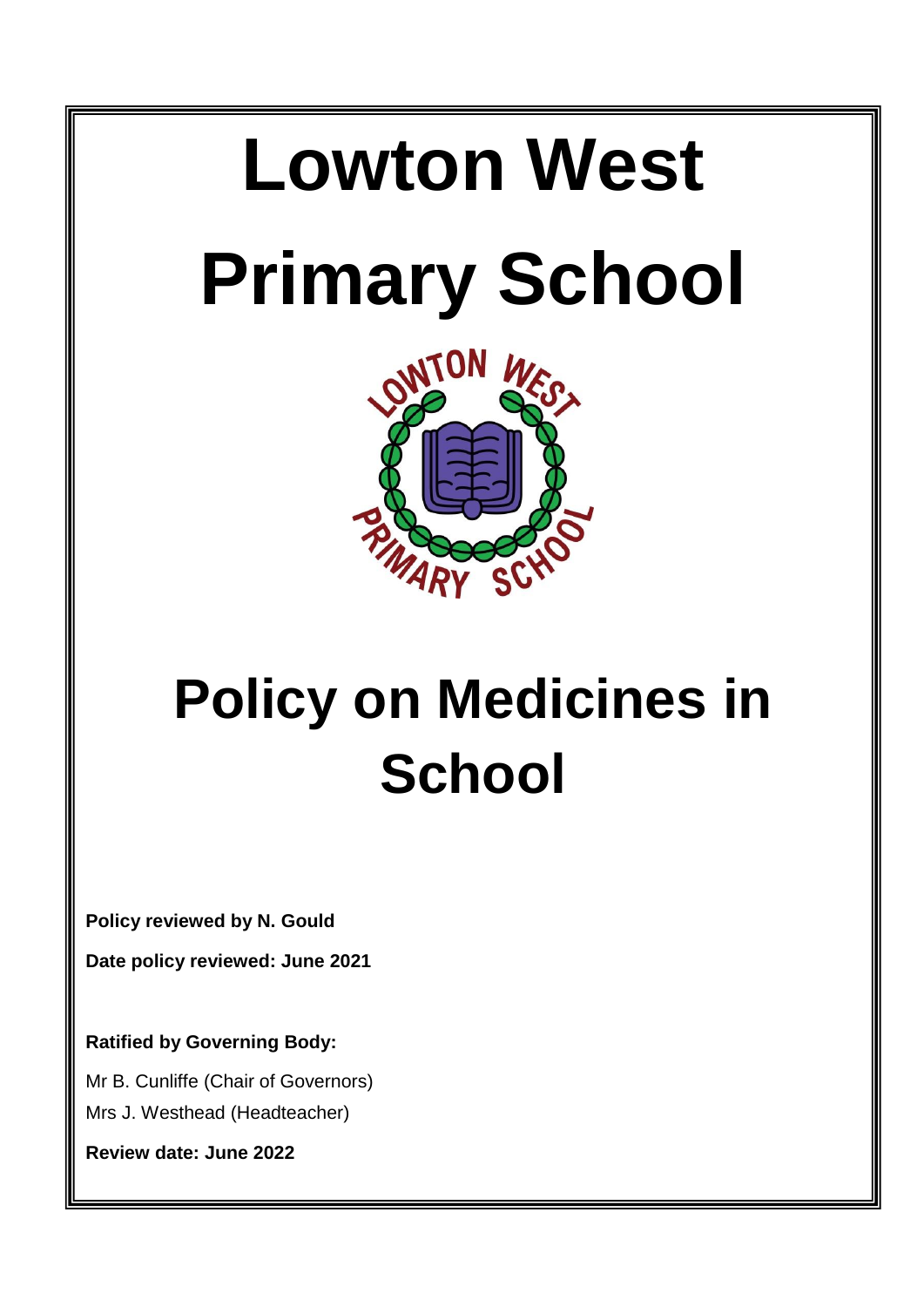# **LOWTON WEST PRIMARY SCHOOL**



# **POLICY FOR THE ADMINISTRATION OF MEDICINES**

# *Aiming High Together*

#### **School Vision**

To inspire, achieve and succeed, we will aim high and build dreams and futures together.

#### **Mission Statement**

# **Providing the highest quality education, care and support for the whole school community**.

Our mission statement is based on RESPECT:

- **R** = Recognising the needs of the individual child
- **E** = Ensuring a unique and engaging curriculum
- **S** = Supporting each other to learn and achieve
- **P** = Passionate about providing the highest quality education
- **E** = Encouraging creativity, self expression and imagination
- **C** = Creating confident, resilient, life long learners

#### **T** = The voice of everybody is heard

All the above statements help us to understand how we can all make a positive contribution to the school and the wider community.

#### **We will do this through our core values:**

- Respect
- Resilience
- Kindness
- Confidence

We also, at Lowton West Primary School, strive to develop and uphold British Values. The five British values that the Government has identified for schools to focus on are: -

- Democracy
- The Rule of Law
- Individual liberty and mutual respect and tolerance of those with different faiths and beliefs
- Developing personal and social responsibility
- Respect for British Institutions

There are more details on how our school demonstrates and develops these British Values in our British Values Policy and on our website.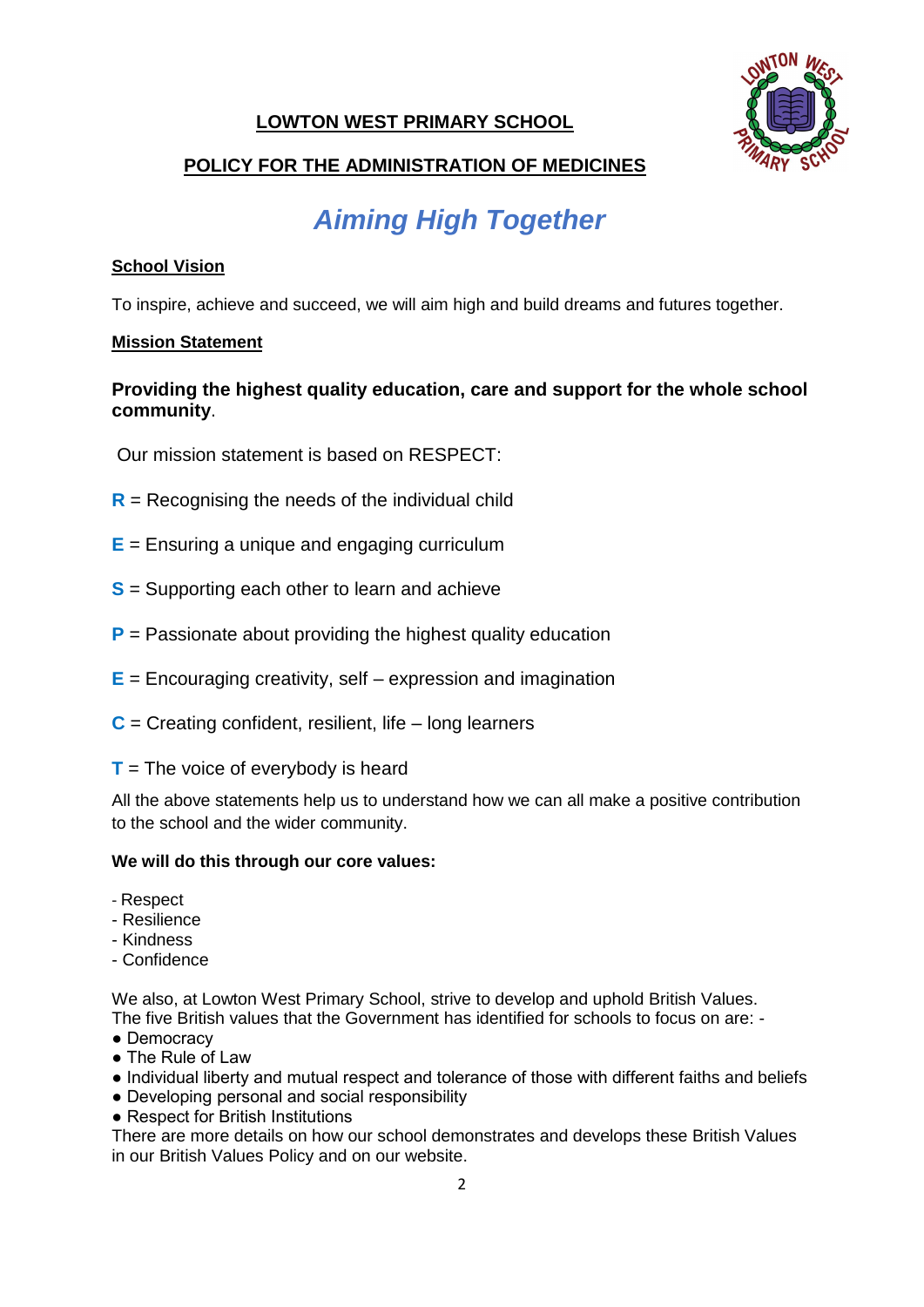# **INTRODUCTION**

- This policy sets out the basis on which the school may agree to administer medicines to students. It is based on the guidance from the 'Supporting Pupils at school with medical conditions' published December 2015. This is defined in section 100 of the Children and Families Act 2014. This policy links to the school policy for 'Supporting pupils with Medical Conditions.'
- The purpose of this policy is to put into place effective management systems and arrangements to support students and young people with medical needs in the school and to provide clear guidance for staff and parents/carers on the administration of medicines. This document, where appropriate, must be considered in conjunction with all other relevant policies, for example, health and safety.

# **ROLES AND RESPONSIBILITIES**

- All staff in schools have a duty to maintain professional standards of care and to ensure that students and young people are safe. It is expected good practice that schools will review cases individually and administer medicines in order to meet the all round needs of the pupil. However, there is no legal duty requiring staff to administer medication or to supervise a pupil when taking medicines. This is a voluntary role.
- The Headteacher, in consultation with the Governing Body, staff, parents/carers, health professionals and the local authority, is responsible for deciding whether the school can assist a student with medical needs. The Headteacher is responsible for: implementing the policy on a daily basis; ensuring that the procedures are understood and implemented; ensuring appropriate training is provided; making sure there is effective communication with parents/carers, students and young people, school/settings staff and all relevant health professionals concerning the student's health needs.
- Staff, including supply staff must always be informed of a student's medical needs where this is relevant and of any changes to their needs as and when they might arise. All staff will be informed of the designated persons with responsibility for medical care (Headteacher and Deputy headteacher).

#### *It should be noted that there is no legal duty that requires school staff to administer medicines. However, we at Lowton West Primary School, are willing to undertake this task to enable regular attendance, under the following conditions:*

- 1) Parents should keep children at home when they are acutely unwell.
- 2) Medicines should only be taken to school when essential and where it would be detrimental to a child's health if the medicine were not administered during the school day.
- 3) The school will only accept medicines that have been prescribed by a doctor, dentist, nurse prescriber or pharmacist prescriber.
- 4) The school will only accept medicines provided in the original container as dispensed by a pharmacist and which include the prescriber's instructions for administration and dosage.
- 5) Pupils will never be given aspirin-containing medicine unless prescribed by a doctor.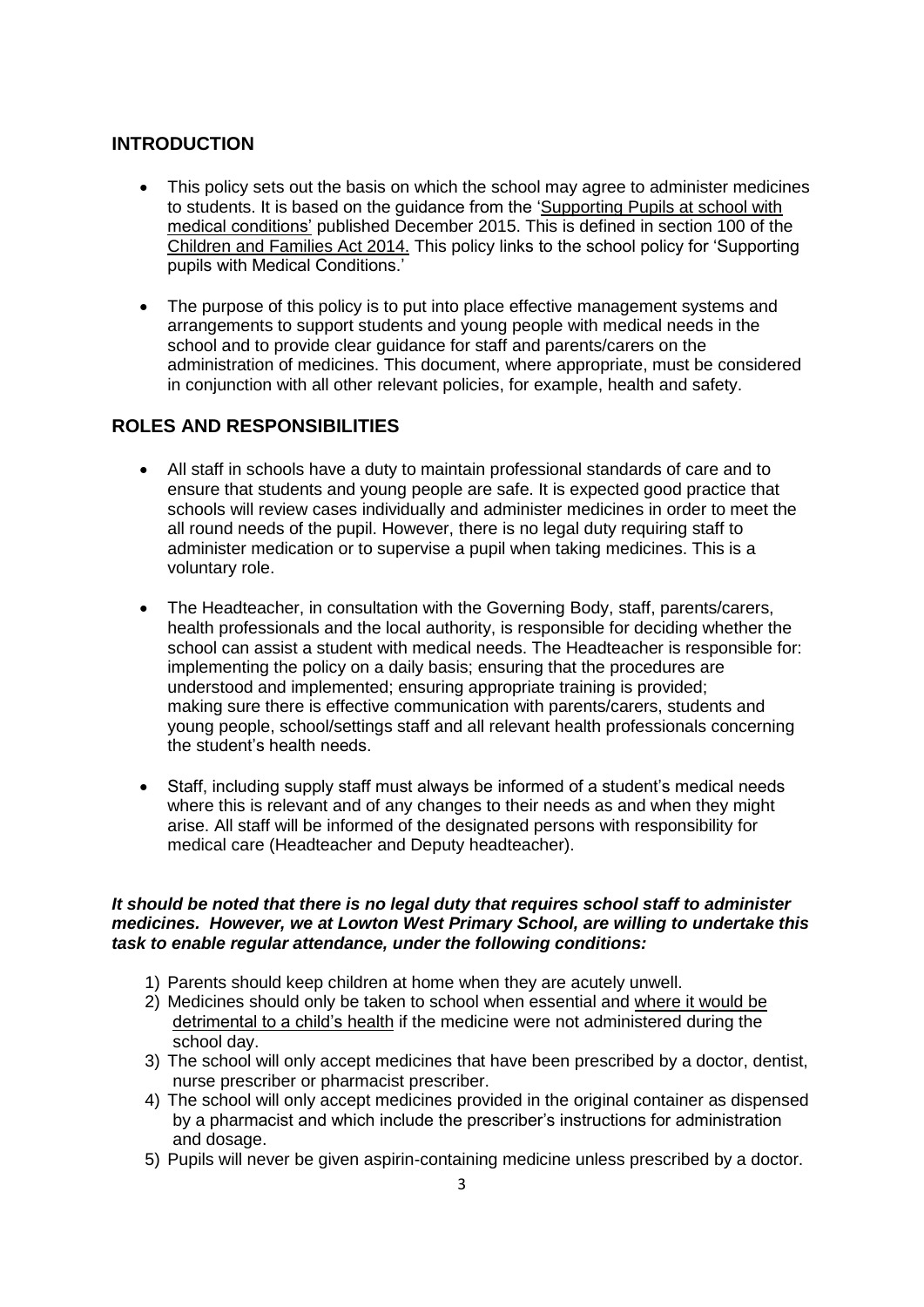6) Parents are welcome to come in and give their child medicine if they wish.

#### **PARENTAL RESPONSIBILITIES:**

- 7) Children must not keep medicines anywhere in school. Any medicines must be taken to the School Office at the start of the school day by a parent.
- 8) Parents/ carers should inform the school of their child's medical needs.
- 9) Medicines must not be administered by the child. In certain circumstances, and in agreement with parents, it may be appropriate for pupils to take medicine themselves under the supervision of a staff member.
- 10) No pupil will be given medicine without their parent's written consent.
- 11) For medicines to be administered in school, they must be provided in the original container as dispensed by a pharmacist and include the prescriber's instructions. The school will check that written details include:
- 12) Name of child
- 13) Name of medicine
- 14) Dose
- 15) Method of administration
- 16) Time/frequency of administration
- 17) Any side effects
- 18) Expiry date
- 19) Medicines will not be accepted if they are not in the container in which they were originally dispensed and they must include the prescriber's instructions. **Parents must complete the relevant form, either 'Administering Medicine Parental Form' or 'Asthma Health Care Plan' which include Form 3B and return to school.** This is available online on the school website (Useful Forms section).
- 20) The Headteacher will decide whether any medication will be administered in school and following consultation with staff, by whom. If agreeable, **Form 4 will be completed by the Headteacher.** All medicine will normally be administered during breaks and lunchtime. If, for medical reasons, medicine has to be taken at other times during the day, arrangements will be made for the medicine to be administered at other prescribed times. Pupils will be told where their medication is kept and who will administer it.
- 21) A parent/carer or guardian must complete the appropriate form, required under Health and Safety regulations, before medicines can be accepted into school. **Form 3B and Form 5 must be completed by the parent. When the parent receives the medicine to take home, they must sign to say that they have received the medicine (on Form 5).**

*Some medicines are not always prescribed by a Doctor, e.g. skin creams, travel sickness tablets. The Headteacher can agree for these medicines to be administered if parental permission from the parent is given.*

#### **ADMINISTRATION STAFF RESPONSIBILITIES:**

- 22) All medicines will be kept in a locked cupboard and administered by a teacher or a teaching assistant. This role may be delegated to a specific person for medicines for specific children. The key for the medicine cabinet is kept in the School Office. It must always be returned to the School Office immediately after use.
- 23) Emergency medicines, such as asthma inhalers and epipens will be readily available and not locked away.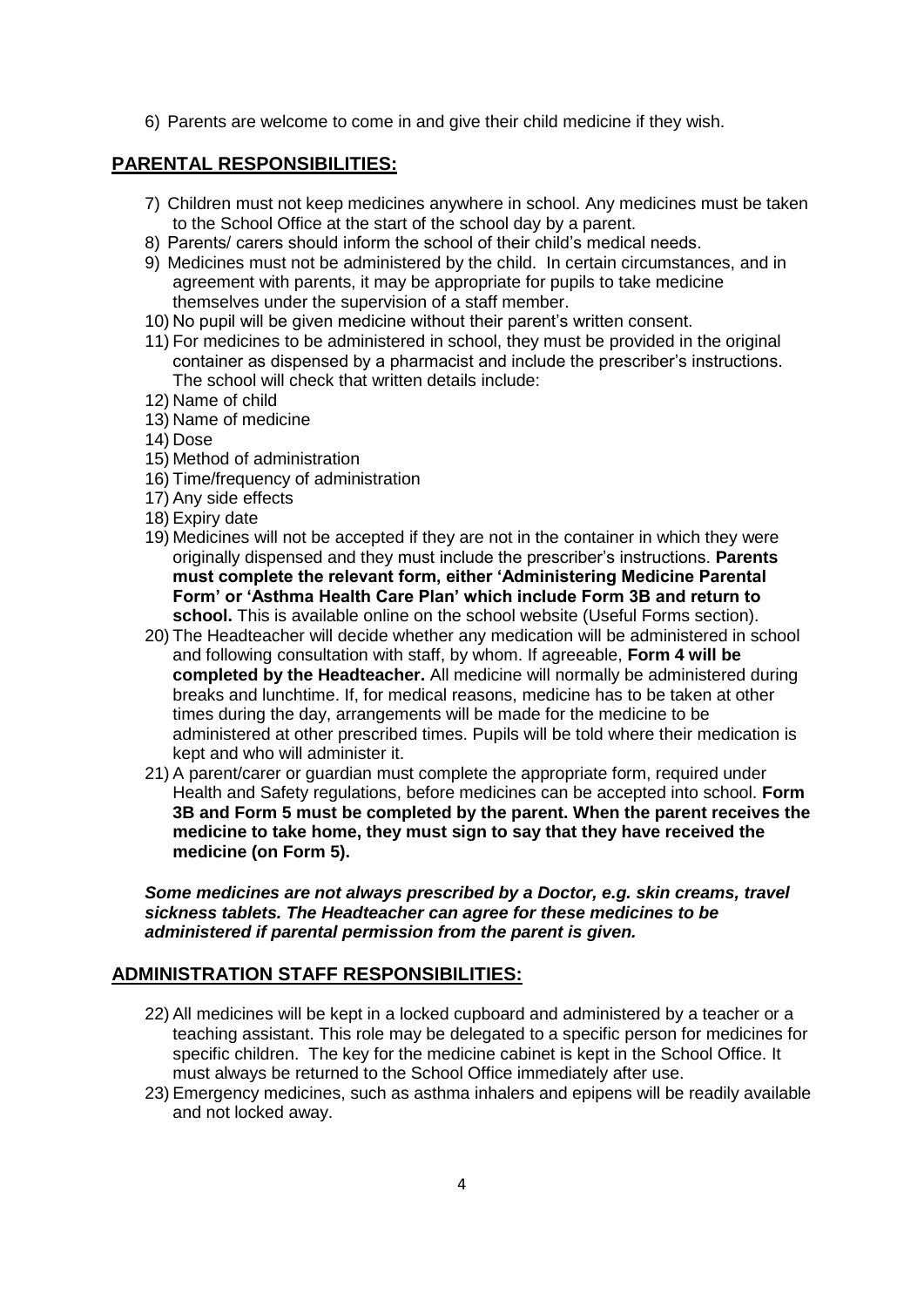- 24) Medicines required to be taken when a child is on a school trip will be administered by the child's class teacher, or another teacher or teaching assistant, in accordance with the written instructions given by the parent on the appropriate form.
- 25) Medicines needing refrigeration will be kept in the refrigerator in the Office in an airtight container, clearly labelled.
- 26) When a child is given medicine he/she will first be asked his/her name and this name checked against the name on the medicine – even if the member of staff knows the child well. The appropriate form, signed by the parent, must be checked for the time the medicine is required and the dosage. The *Medicines Record File* must be checked to ensure that another member of staff has not already administered the dose.
- 27) 13. Any member of staff giving medicine to a student should check on each occasion:
	- (a) Name of student
	- (b) Prescribed dose
	- (c) Expiry date
	- (d) Written instructions provided by the parents/carers or doctor
- 28) If the administration of prescription medicines requires technical or medical knowledge, then individual training will be provided to staff from a qualified health professional. If staff receive specific training, Mrs D. Willoughby (Office Manager) will keep a record of all training in the Health and Safety File.

#### **RECORD KEEPING:**

29) The date, name and class of the child, the type and dose of the medicine and the time of administration of the medicine, will be recorded in the Record Book together with the initials of the administrator.

#### **DISPOSAL OF MEDICINES:**

30) Medicines will be returned to the parents who must sign the form (**FORM 9)**  accepting them back. It is the responsibility of parents to ensure that date-expired medicines are returned to a pharmacy for safe disposal. However, if a parent fails to do this, a staff member may carry out this task. This would be recorded in writing.

#### **REFUSING MEDICATION:**

31) If a pupil refuses to take their medication, staff will not force them to do so. Parents/carers will be informed as soon as possible. Refusal to take medication will be recorded and dated on the pupil's record sheet. Reasons for refusal to take medications must also be recorded as well as the action then taken by the teacher.

# **HEALTH CARE PLAN:**

32) Where appropriate, a personal Health Care Plan will be drawn up in consultation with the school, parents/carers and health professionals. The Health Care Plan will outline the pupil's needs and the level of support required in school. Health Care Plans will be reviewed annually. **For Health Care Plans, Form 2 will be completed and will also include a photograph of the pupil. These will be displayed in the in the staff room (only name, photo, class and medical condition on view) and in the register boxes (for supply staff to view).**